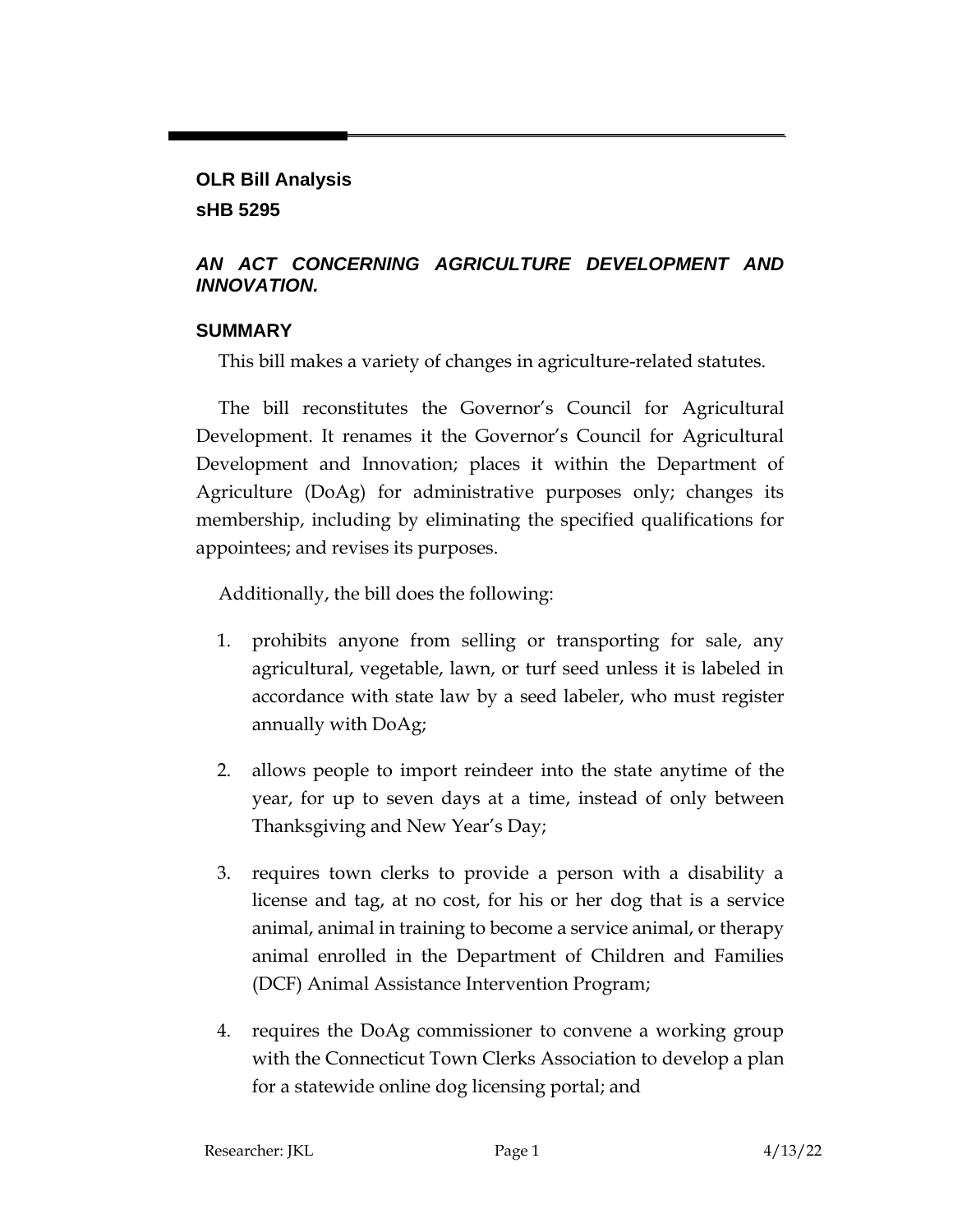5. repeals the Interagency Aquaculture Coordinating Committee and the Aquaculture Advisory Council.

Lastly, the bill makes other minor and technical changes.

EFFECTIVE DATE: October 1, 2022, except the seed law provisions are effective July 1, 2022, and the provisions establishing a dog licensing working group and repealing the aquaculture committee and council are effective upon passage.

#### **§ 1 — AQUACULTURE INCLUDES LONGLINES**

The bill expands the definition of aquaculture to include longlines (long, heavy fishing lines, often with hooks). Thus, aquaculture operations may use longlines when rearing, cultivating, or harvesting aquatic plants or animals. By law, (1) they may already use other equipment (e.g., tanks, containers, nets) and (2) "agriculture" includes "aquaculture" for purposes of various DoAg statutes.

## **§ 2 — COUNCIL FOR AGRICULTURAL DEVELOPMENT AND INNOVATION**

The bill renames the Governor's Council for Agricultural Development as the Governor's Council for Agricultural Development and Innovation, places it within DoAg for administrative purposes only, and revises its purposes.

Under current law, the council makes recommendations to DoAg on ways to increase the amount spent on CT-Grown products. The bill instead requires that the council's recommendations be about ways to increase agriculture in the state by developing innovative market opportunities (e.g., urban agriculture, controlled agriculture, adopting new technologies, diversifying products).

As under existing law, the council must meet at least quarterly. The bill also requires it to meet as often as the chairperson (i.e., the DoAg commissioner) deems necessary or whenever a membership quorum requests to meet.

#### *Membership*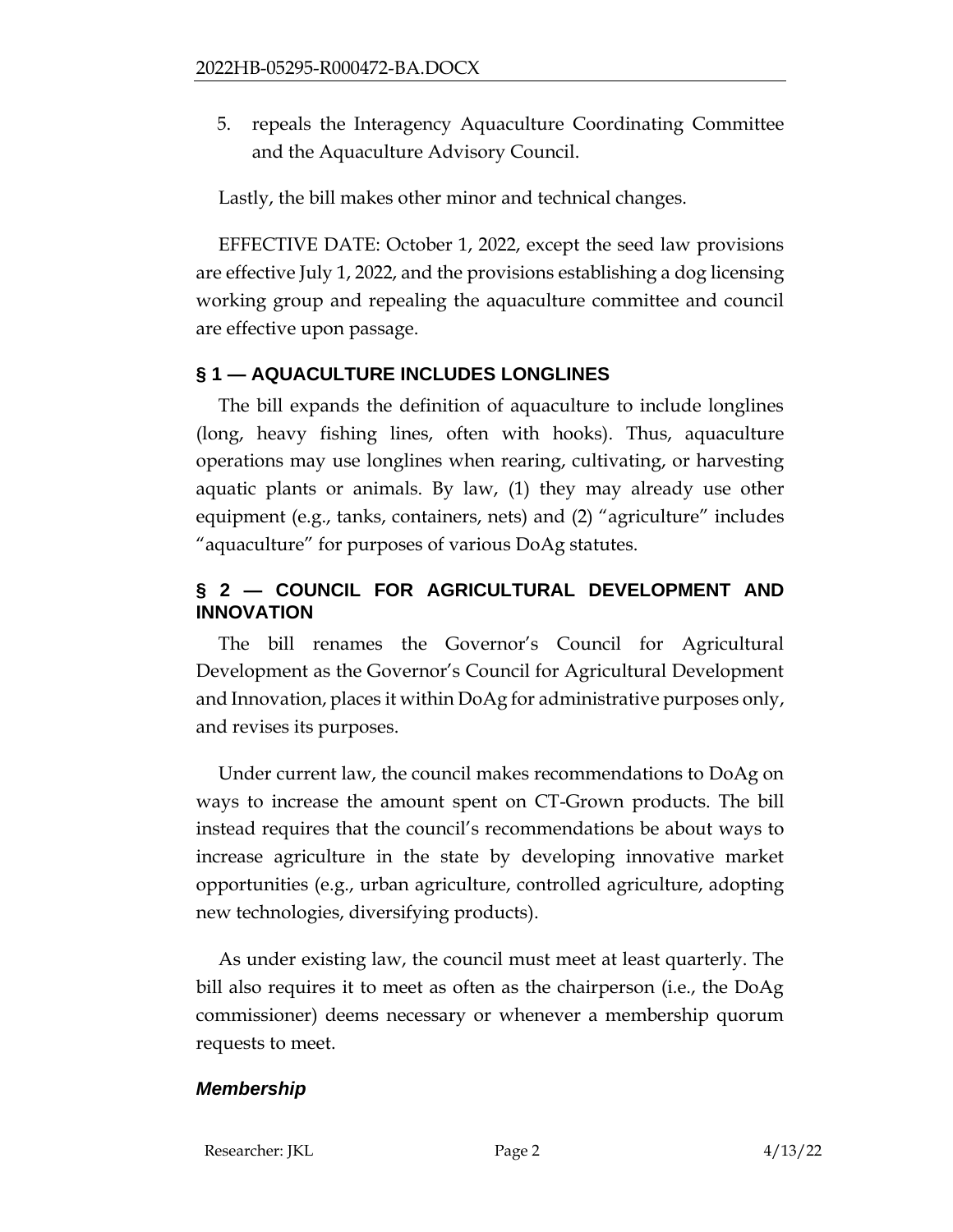The bill changes the council's membership by (1) adding the Connecticut Agricultural Experiment Station (CAES) director as the 16th member and (2) replacing the Milk Promotion Board chairperson with the Farm Bureau's chairperson. It names the CAES director and UConn's College of Agriculture and Natural Resources dean (or the dean's designee) co-vice-chairpersons.

The bill also eliminates the specified qualifications for the six gubernatorial and six legislative appointees. Current law generally requires appointees to have experience in agricultural production, processing, marketing, sales, or education.

The bill requires that the applicable appointing authorities, rather than only the governor, fill vacancies.

## **§ 3 — SEEDS AND SEED LABELERS**

The bill prohibits anyone from selling, or offering, exposing, or transporting for sale, any agricultural, vegetable, lawn, or turf seed unless it is labeled in accordance with state law by a registered seed labeler. (Existing law already prohibits the sale of unlabeled seeds, and exempts some seeds from the labeling requirements, in certain circumstances (CGS §§ 22-61d(a) & -61f).)

The bill requires seed labelers to register annually with the DoAg commissioner. It sets the registration fee at \$100 and specifies that registrations expire each March 31.

A violation of the above provisions is subject to a fine of \$100 for the first offense and \$200 for each subsequent offense (CGS § 22-61j). Among other enforcement provisions, existing law also allows seed control officers to issue "stop sale" orders for seeds that do not comply with the law's labeling and other requirements (CGS §§ 22-61g to -61i).

## **§ 4 — REINDEER IMPORTATION**

Existing law allows people to import reindeer into the state between Thanksgiving and New Year's Day. The bill additionally allows people to do so for up to seven days at a time anytime of the year. The importation must comply with state law requirements (e.g., reindeer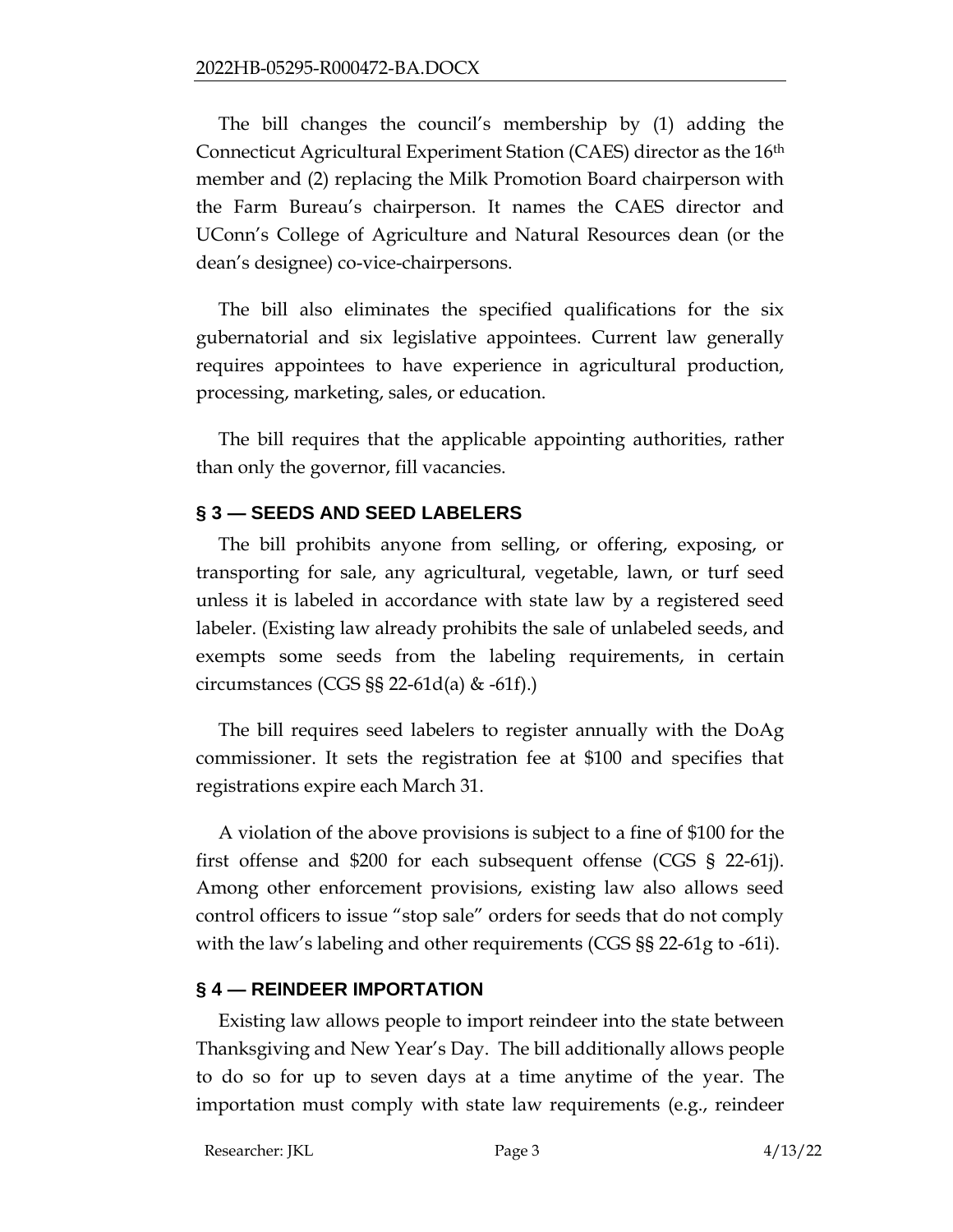identification, veterinary reports, health documentation for the originating herd).

#### **§ 5 — LICENSES FOR SERVICE AND THERAPY ANIMALS**

Current law requires town clerks to provide a license and tag, at no cost, for any dog that (1) belongs to or is kept by any person who is blind, deaf, or mobility-impaired and (2) has been trained and educated to guide and assist the person with traveling on public streets. The bill instead requires town clerks to provide a person with a disability a license and tag, at no cost, for his or her dog that is (1) a service animal, (2) animal in training to become a service animal, or (3) therapy animal enrolled in DCF's Animal Assistance Intervention Program.

Under DCF's program, a "therapy animal" is trained to provide comfort to individuals who (1) experienced mental, physical, or emotional trauma; (2) witnessed, or have been a victim of, an act of violence; or (3) have behavioral health care needs (CGS § 17a-22ee). The bill does not define "service animal," but presumably it means a dog that is individually trained to do work or perform tasks to benefit an individual with a disability, which is the federal definition (28 C.F.R. § 35.104).

Current law prohibits town clerks from licensing dogs in this manner if they have not been licensed before without written evidence that the dog is trained, educated, and intended to perform guide service for the applicant. The bill instead requires the applicant, in cases where the dog has not been licensed before, to provide the town clerk with confirmation that the dog is a service animal, in training to become a service animal, or enrolled in DCF's program.

## **§ 6 — DOG LICENSING WORKGROUP**

The bill requires the DoAg commissioner to convene a working group with the Connecticut Town Clerks Association, and other people or organizations the commissioner deems necessary, to develop a plan for a statewide online dog licensing portal. The commissioner must serve as the chairperson and convene the first meeting within 90 days after the bill's passage.